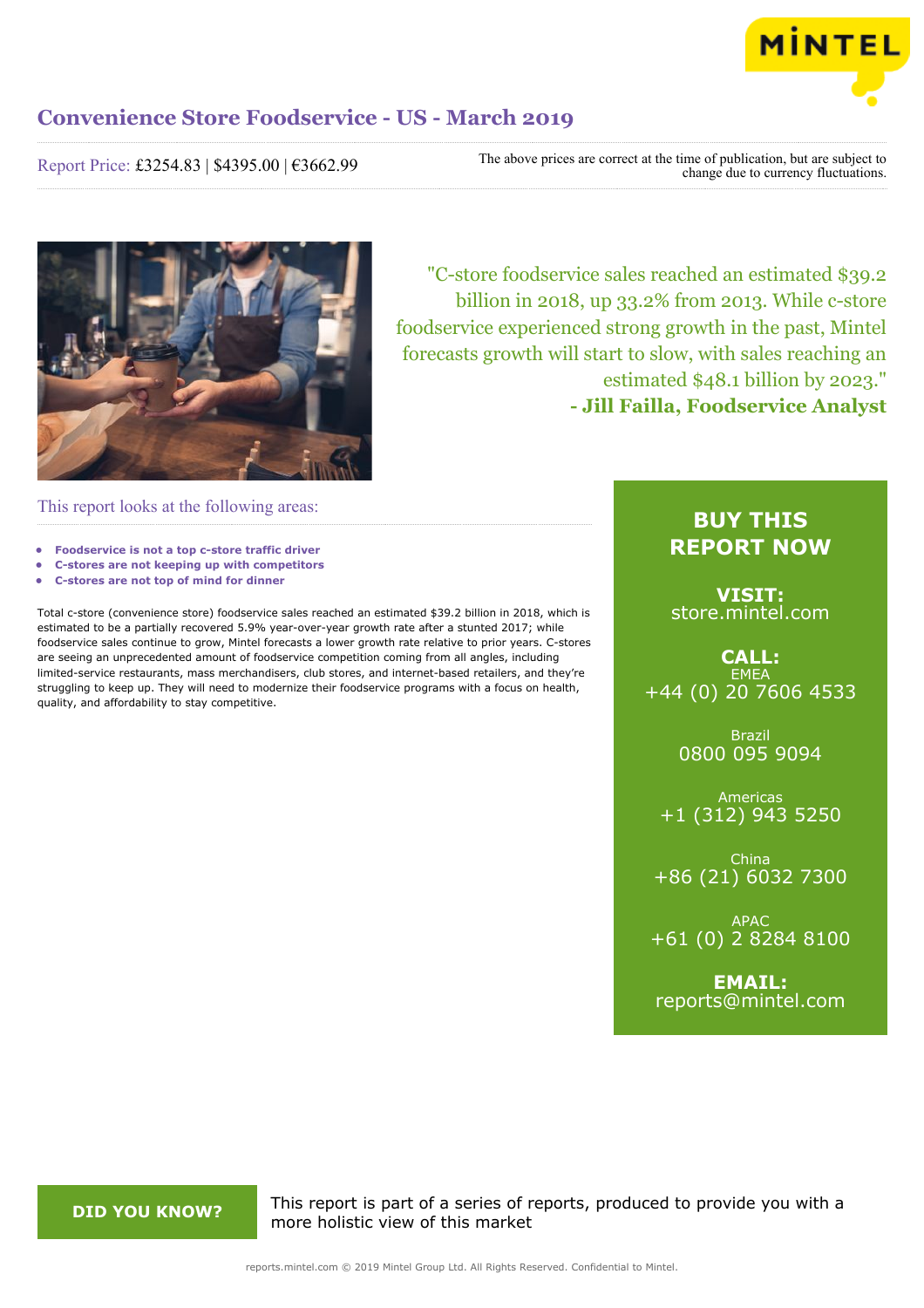

Report Price: £3254.83 | \$4395.00 | €3662.99

The above prices are correct at the time of publication, but are subject to change due to currency fluctuations.

## **Table of Contents**

## **Overview**

What you need to know

Definition

**Executive Summary**

## Overview

Figure 1: Total US sales and fan chart forecast of c-store foodservice sales, at current prices, 2013-23

## The issues

Foodservice is not a top c-store traffic driver

Figure 2: Convenience store visitation drivers, December 2018

### C-stores are not keeping up with competitors

Figure 3: Convenience store foodservice attitudes, December 2018

## C-stores are not top of mind for dinner

Figure 4: Convenience store foodservice consumption – Any item NET, December 2018

#### The opportunities

#### Invest in customer-facing employees

Figure 5: Convenience store loyalty drivers, December 2018

#### Off-premise business may recoup foodservice sales

Figure 6: Convenience store foodservice concept interest, by race and Hispanic origin, December 2018

## Boost health and quality perception with natural/organic options

Figure 7: Convenience store foodservice attitudes, by race, Hispanic origin, and generation, December 2018

#### What it means

### **The Market – What You Need to Know**

C-store foodservice sales recover in 2018

## C-store competition is fiercer than ever

7-Eleven sees foodservice sales slip

## **Market Size and Forecast**

## C-stores foodservice growth rate hits 10-year low in 2017

Figure 8: Total US sales and fan chart forecast of c-store foodservice sales, at current prices, 2013-23

Figure 9: Total US convenience store foodservice sales and forecast, at current prices, 2013-23

## **Market Breakdown**

### Prepared foods continue to drive foodservice sales overall

Figure 10: Total US convenience store foodservice sales and forecast, by segment, at current prices, 2013-23

Figure 11: Total US convenience store foodservice sales and forecast, by segment, at current prices, 2013-23

### 7-Eleven foodservice sales slip

Figure 12: Top 200 c-store chain foodservice sales, 2015-2017

### **Market Perspective**

# BUY THIS REPORT NOW

**VISIT:** [store.mintel.com](http://reports.mintel.com//display/store/919352/) **CALL:** EMEA +44 (0) 20 7606 4533 | Brazil 0800 095 9094 Americas +1 (312) 943 5250 | China +86 (21) 6032 7300 APAC +61 (0) 2 8284 8100 **EMAIL:** [reports@mintel.com](mailto:reports@mintel.com)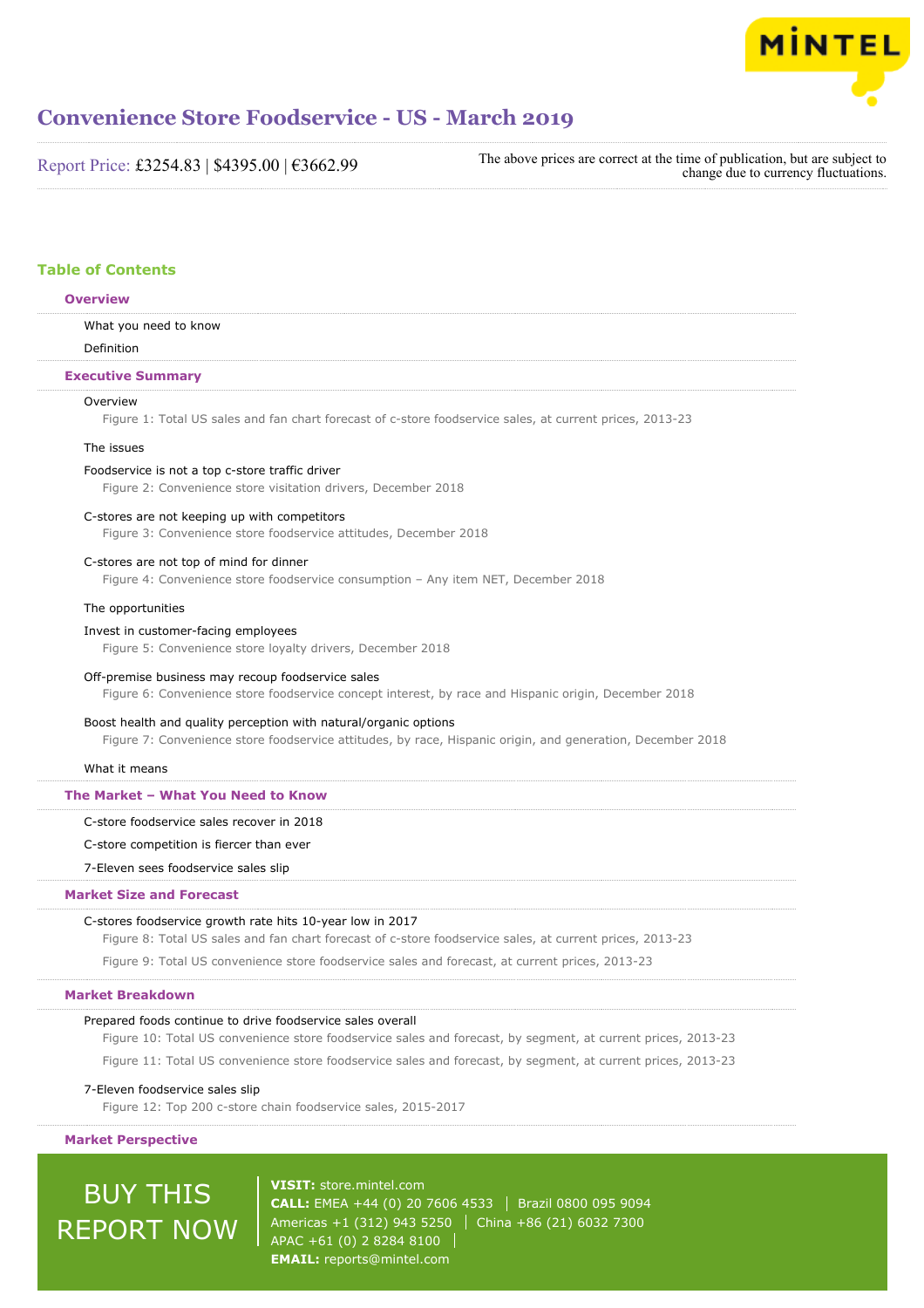

## Report Price: £3254.83 | \$4395.00 | €3662.99

The above prices are correct at the time of publication, but are subject to change due to currency fluctuations.

LSR (limited service restaurant) competition is fierce Figure 13: Top 200 LSR & C-Store^ percentage change in sales over prior year, 2017

#### Coffee segment sees seismic shifts

Restaurants increasingly cut into retail

New c-stores saturate a crowded market

Figure 14: Sandwich section in a Chicago Amazon Go store

Figure 15: Breakfast section in a Chicago Amazon Go store

## **Market Factors**

Higher gas prices may hurt foodservice sales

Figure 16: US gasoline and diesel retail prices, January 2007-January 2019

### Electric car unit growth rate more than doubles between 2017-2018

Figure 17: Total US volume sales of hybrid and electric cars^, 2015-18

### **Key Players – What You Need to Know**

More dollars dedicated to foodservice

Better-for-you beverages arrive at c-stores…slowly

Delivery will be a must for convenience-centered brands

## **What's Working?**

Reinvesting in foodservice with store overhauls, revamps

Better beverage developments proliferate

The anti-soda beverage set

Cold brew wars

More premium and sustainable coffee

Fresher snacking

## **What's Struggling?**

Food safety issues run amok

What are some of the ways c-stores can prevent foodborne illness going forward?

Healthy and ethical eats roll out…at a slow pace

## **What's Next?**

Natural and organic upscale c-stores carve out a niche

C-stores must move business off premise to compete

### Alcohol will differentiate c-store experience

Figure 18: 7-Eleven wine display

### **The Consumer – What You Need to Know**

Foodservice is not a top traffic or loyalty driver for c-stores

C-stores have a lagging health perception

Heaviest c-store users want more off-premise options

Young parents are key c-store customers

# BUY THIS REPORT NOW

**VISIT:** [store.mintel.com](http://reports.mintel.com//display/store/919352/) **CALL:** EMEA +44 (0) 20 7606 4533 | Brazil 0800 095 9094 Americas +1 (312) 943 5250 | China +86 (21) 6032 7300 APAC +61 (0) 2 8284 8100 **EMAIL:** [reports@mintel.com](mailto:reports@mintel.com)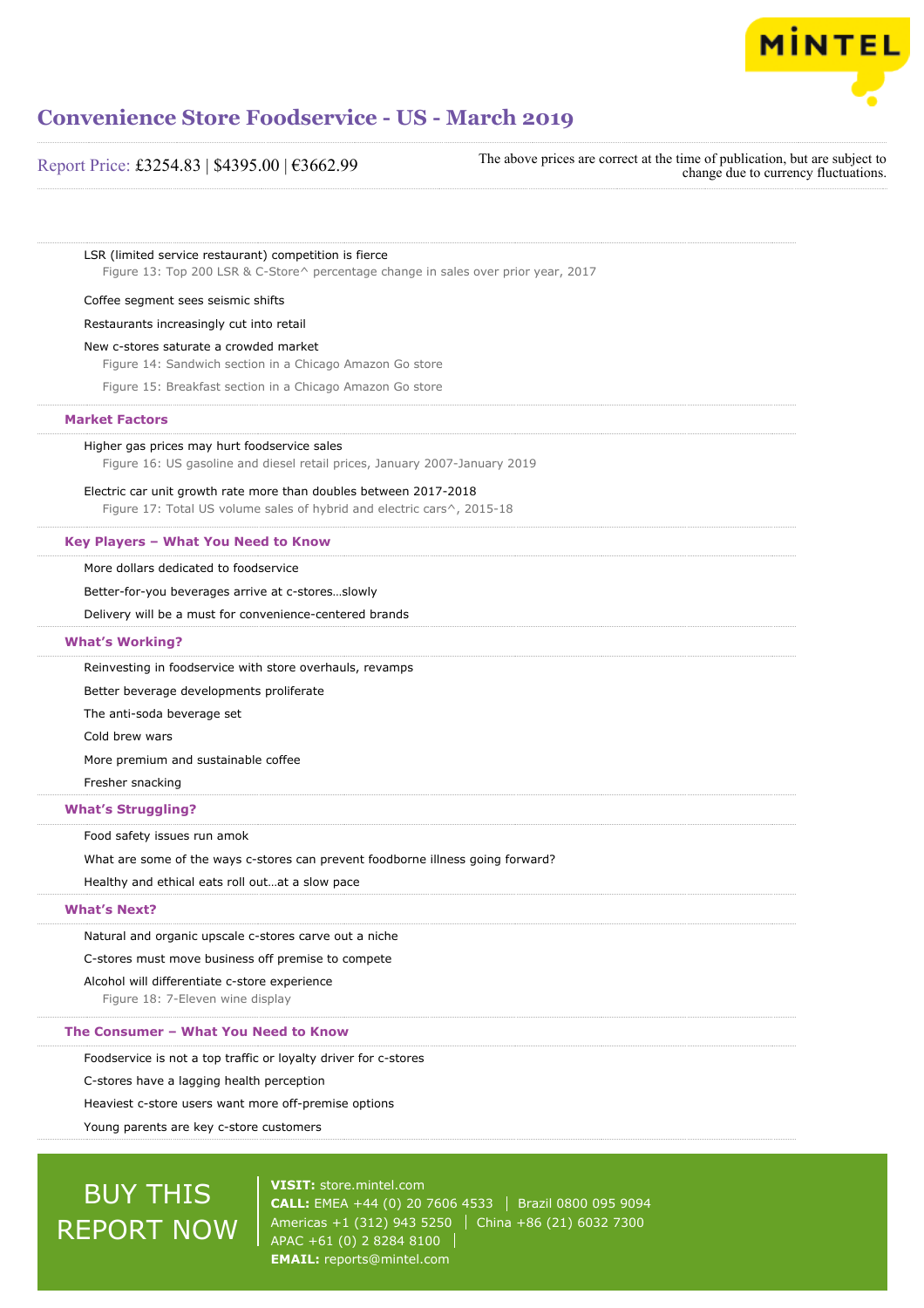

Report Price: £3254.83 | \$4395.00 | €3662.99

The above prices are correct at the time of publication, but are subject to change due to currency fluctuations.

| C-store customers are extremely habitual<br>Figure 19: Convenience store visitation frequency, December 2018 |
|--------------------------------------------------------------------------------------------------------------|
| Young parents are key c-store customers                                                                      |
| Figure 20: Convenience store visitation frequency, by CHAID analysis, December 2018                          |
| Men are core c-store users                                                                                   |
| Figure 21: Convenience store visitation frequency, by gender, December 2018                                  |
| Lower-income consumers are most frequent c-store customers                                                   |
| Figure 22: Convenience store visitation frequency, by household income, December 2018                        |
| Black and Hispanic consumers are heaviest c-store users                                                      |
| Figure 23: Convenience store visitation frequency, by race and Hispanic origin, December 2018                |
| <b>Convenience Store Visitation Drivers</b>                                                                  |
| Location and price of gas are top reasons people choose their c-store                                        |
| Figure 24: Convenience store visitation drivers, December 2018                                               |
| Older consumers prioritize convenience highest when choosing c-stores                                        |
| Figure 25: Convenience store visitation drivers - Any rank NET, by generation, December 2018                 |
| Hispanics prioritize food and beverage more than others do when choosing a c-store                           |
| Figure 26: Convenience store visitation drivers - Any rank NET, by race and Hispanic origin, December 2018   |
| Lower-income consumers prioritize packaged food and beverages at c-stores                                    |
| Figure 27: Convenience store visitation drivers - Any rank NET, by household income, December 2018           |
| <b>Convenience Store Loyalty and Loyalty Drivers</b>                                                         |
| Nearly half of consumers are loyal to one convenience store brand                                            |
| Figure 28: Convenience store loyalty, December 2018                                                          |
| Prepared foods and beverages are not top loyalty drivers                                                     |
| Figure 29: Convenience store loyalty drivers, December 2018                                                  |
| Prepared food and beverages are less important to c-store loyalty today than they were a year ago            |
| Figure 30: Convenience store loyalty drivers, January 2018-December 2018                                     |
| Food and beverages drive c-store loyalty for higher-income consumers                                         |
| Figure 31: Convenience store loyalty drivers, by household income, December 2018                             |
| More women than men are loyal to c-stores because of prepared foods                                          |
| Figure 32: Convenience store loyalty drivers, by gender, December 2018                                       |
| <b>Convenience Store Food and Beverage Consumption</b>                                                       |
| Packaged food items and self-serve drinks are top purchases at c-stores                                      |
| Figure 33: Convenience store food and beverage consumption, December 2018                                    |
| Beverages are central to c-stores' food and drink programs                                                   |
| Figure 34: Convenience store food and beverage consumption NETS, December 2018                               |
| Younger consumers are heaviest users of c-store food and beverages                                           |

# BUY THIS REPORT NOW

**VISIT:** [store.mintel.com](http://reports.mintel.com//display/store/919352/) **CALL:** EMEA +44 (0) 20 7606 4533 | Brazil 0800 095 9094 Americas +1 (312) 943 5250  $\vert$  China +86 (21) 6032 7300 APAC +61 (0) 2 8284 8100 **EMAIL:** [reports@mintel.com](mailto:reports@mintel.com)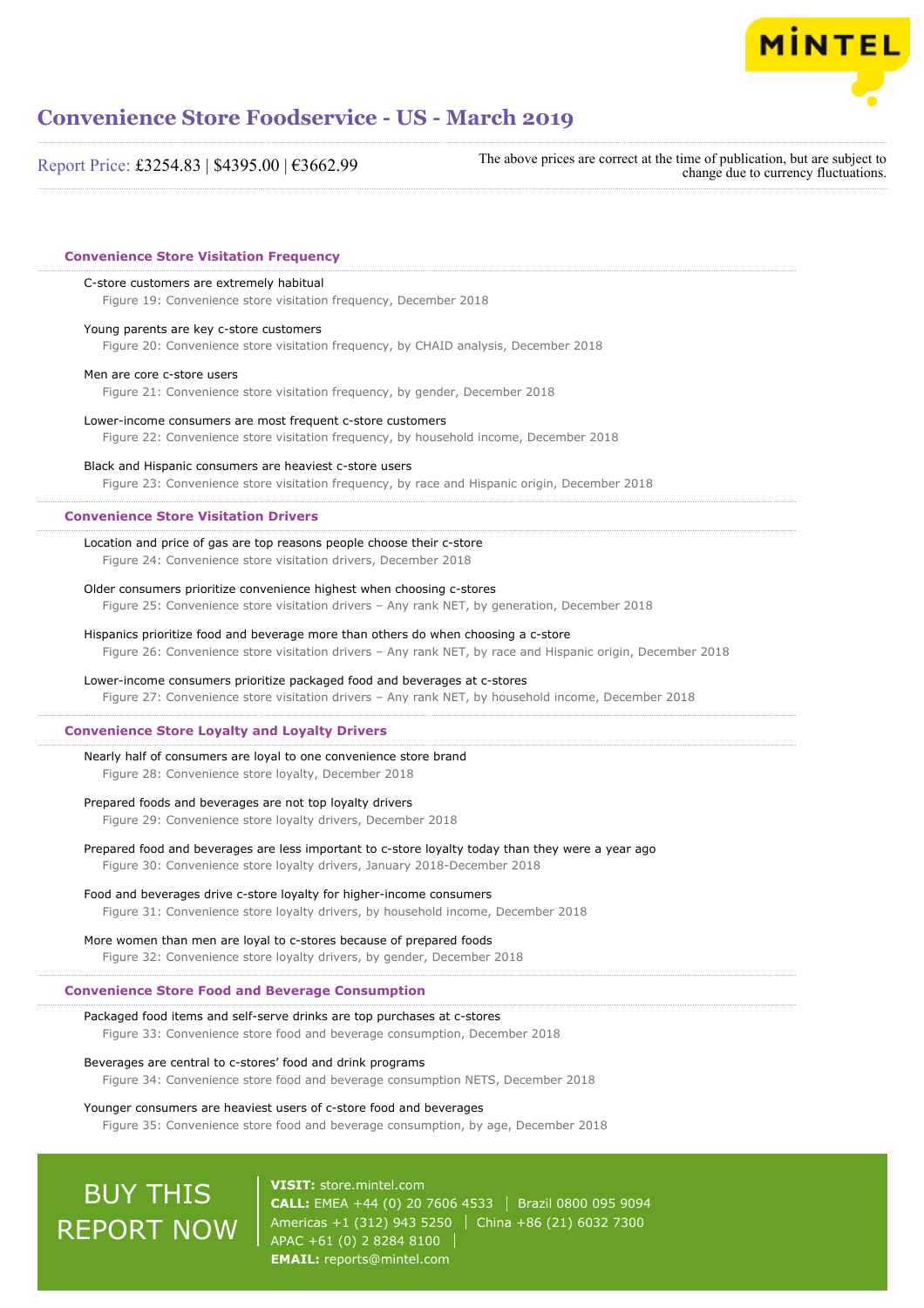

Report Price: £3254.83 | \$4395.00 | €3662.99

The above prices are correct at the time of publication, but are subject to change due to currency fluctuations.

| Figure 36: Convenience store food and beverage consumption, by race and Hispanic origin, December 2018                                                                                                             |
|--------------------------------------------------------------------------------------------------------------------------------------------------------------------------------------------------------------------|
| <b>Convenience Store Foodservice Consumption</b>                                                                                                                                                                   |
| C-store foodservice is not top-of-mind for dinner<br>Figure 37: Convenience store foodservice consumption - any item NET, December 2018                                                                            |
| Coffee and sandwiches are most consumed c-store foodservice items<br>Figure 38: Convenience store foodservice consumption - any daypart NET, December 2018                                                         |
| C-store baked goods are consumed more for snacks than breakfast<br>Figure 39: Convenience store foodservice consumption, by correspondence analysis, December 2018                                                 |
| Men are higher c-store foodservice users overall<br>Figure 40: Convenience store foodservice consumption - Any item NET, by gender, December 2018                                                                  |
| Younger consumers overindex in purchasing a variety of c-store foods<br>Figure 41: Convenience store foodservice consumption - Any daypart NET, by generation, December 2018                                       |
| Black and Hispanic consumers are heavier c-store foodservice users than White consumers<br>Figure 42: Convenience store foodservice consumption - Any daypart NET, by race and Hispanic origin, December 2018      |
| <b>Convenience Store Foodservice Concept Interest</b>                                                                                                                                                              |
| Limited/seasonal and customizable coffee options are fairly expected c-store offerings<br>Figure 43: Convenience store foodservice concept interest, December 2018                                                 |
| Offering limited/seasonal, customizable coffee, and delivery service could appeal to a majority of c-store consumers<br>Figure 44: Convenience store foodservice concept interest, by TURF analysis, December 2018 |
| Men aged 35-54 care the most about family meals at c-stores<br>Figure 45: Convenience store foodservice concept interest, by age and gender, December 2018                                                         |
| Young women prioritize c-store online ordering options<br>Figure 46: Convenience store foodservice concept interest, by age and gender, December 2018                                                              |
| Black and Hispanic consumers are most interested in online ordering and delivery from c-stores<br>Figure 47: Convenience store foodservice concept interest, by race and Hispanic origin, December 2018            |
| <b>Convenience Store Foodservice Attitudes</b>                                                                                                                                                                     |
| Only 15% of consumers are satisfied with c-stores' healthy prepared food options<br>Figure 48: Convenience store foodservice attitudes, December 2018                                                              |
| C-stores are more likely to draw men than women away from fast food competitors<br>Figure 49: Convenience store foodservice attitudes, by gender, December 2018                                                    |
| Gen Zers are least likely to find c-stores more convenient than fast food<br>Figure 50: Convenience store foodservice attitudes, by generation, December 2018                                                      |
| Hispanic consumers want more natural and organic c-store options<br>Figure 51: Convenience store foodservice attitudes, by race and Hispanic origin, December 2018                                                 |
| Rural c-store customers have seen the most improvement over the years<br>Figure 52: Convenience store foodservice attitudes, by area, December 2018                                                                |

# **BUY THIS** REPORT NOW

**VISIT:** [store.mintel.com](http://reports.mintel.com//display/store/919352/) **CALL:** EMEA +44 (0) 20 7606 4533 | Brazil 0800 095 9094 Americas +1 (312) 943 5250  $\vert$  China +86 (21) 6032 7300 APAC +61 (0) 2 8284 8100 **EMAIL:** [reports@mintel.com](mailto:reports@mintel.com)